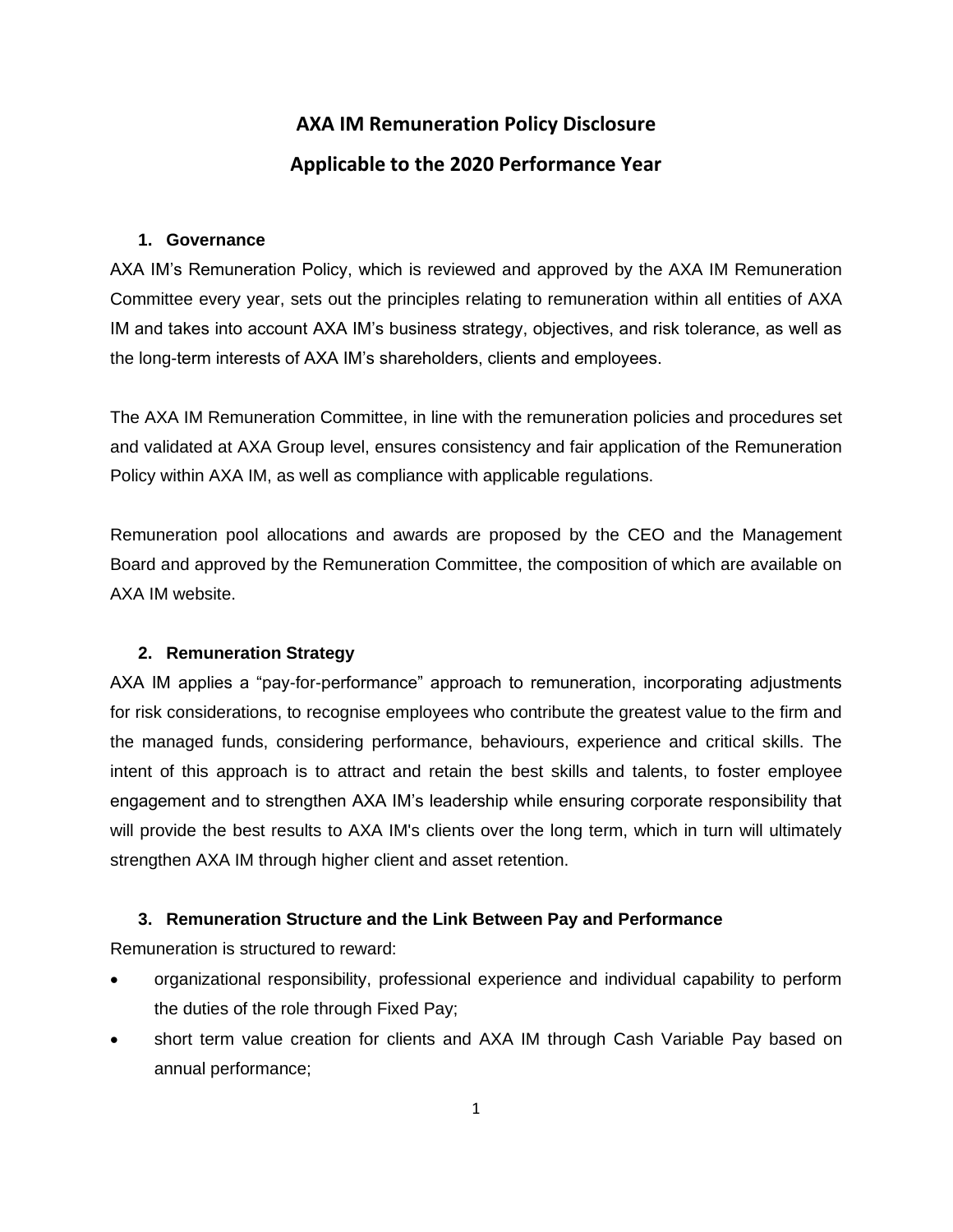- medium term value creation for clients and AXA IM through the Deferred Incentive Plan (DIP (Fund)) which is structured over a four year period;
- long term value creation for clients and AXA IM through AXA IM Performance Shares with a duration of maximum ten years (last AXA IM Performance Shares attribution occurred in 2020)
- long term value creation for the AXA Group through the AXA LTI (made up of AXA Performance Shares).

AXA IM Variable Pay (comprising Cash Variable Pay and AXA IM Deferred Pay) and AXA LTI form the Overall Variable Pay. AXA IM ensures appropriate balance between Fixed and Overall Variable Pay and short and long term Overall Variable Pay.

# **4. AXA IM Variable Pay Pools and Awards**

Annual AXA IM Variable Pay pools are determined globally based on AXA IM profitability, taking into account current and future risks. Allocations of AXA IM Variable Pay pools to functions takes into account a range of factors such as profitability, investment performance, risk and compliance factors and other qualitative performance achievements.

In determining individual AXA IM Variable Pay levels, Managers consider annual team and individual performance which is assessed as a combination of specific quantitative and qualitative performance factors. Individual leadership is also taken into account, as well as adherence to risk and compliance policies. AXA IM believes in rewarding not only 'what' is achieved but also 'how' it is achieved and aims to truly differentiate individual and team performance through the level of AXA IM Variable Pay awarded to individuals.

## **5. AXA IM Variable Pay Structure**

AXA IM operates an automatic deferral policy applicable to all employees earning more than a specified minimum threshold of Overall Variable Pay. For employees subject to the automatic deferral policy, a minimum level of AXA IM Deferred Pay will be awarded as a proportion of the employee's AXA IM Variable Pay. The level of the AXA IM Variable Pay subject to deferral depends on (i) the amount of the employee's Overall Variable Pay or Total Remuneration and (ii) whether the employee is subject to remuneration regulations and is considered an "Identified Employee".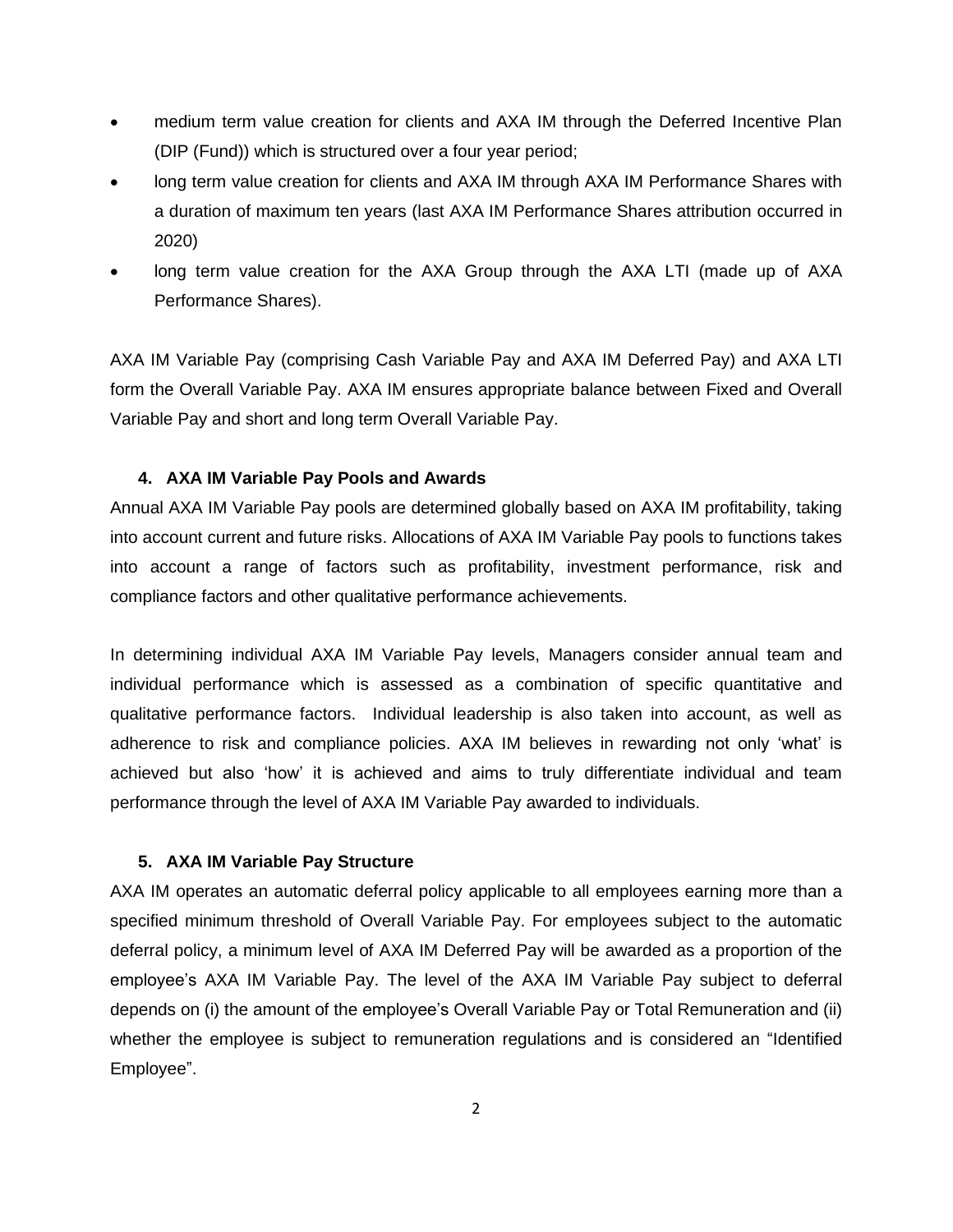#### **6. Risk adjustment**

AXA IM's risk management function validates and assesses risk adjustment techniques (which are used in assessing performance, determining AXA IM Variable Pay pools and performance adjustment taking into consideration all relevant types of current and future risks).

#### **7. Vesting conditions**

The vesting of AXA IM Performance Shares is subject to a performance condition which is a combination of investment performance indicators and achievement rate of AXA IM's actual underlying earnings against budget over a three-year performance assessment period.

The AXA IM Board of Director or the AXA IM Remuneration Committee by delegation may reduce before vesting AXA IM Deferred Pay when certain conditions have been triggered (this is also referred to as malus). Such conditions are:

- Where the financial performance of AXA IM as a whole or of one of its business units has suffered a significant downturn or deterioration; or
- The investment performance of AXA IM as a whole or one of its investment platforms has suffered a significant deterioration
- Where an employee has materially violated AXA IM's Code of Conduct or other key Risk and Compliance policies, there is evidence of serious misconduct or misbehaviour and/ or the employee causes material detriment to the business or reputation of AXA IM or one of its entities; or
- Where there is significant failure of risk management in relation to AXA IM, any of its funds or business units.

# **8. Control Functions**

Remuneration for Control Function employees is intended to be sufficient to attract and retain qualified and experienced employees and to avoid conflicts of interest. Overall Variable Pay is driven by the individual's skill set and performance (based on function specific objectives), the market value of the role and AXA IM Group underlying earnings. It is not based on the performance of the business unit which is directly supervised by the Control Function. Fixed Pay and Overall Variable Pay of Internal Audit team is determined by the AXA Group Global Head of Audit and the vesting of their AXA LTI, as the case may be, will be linked to the AXA Group performance measures.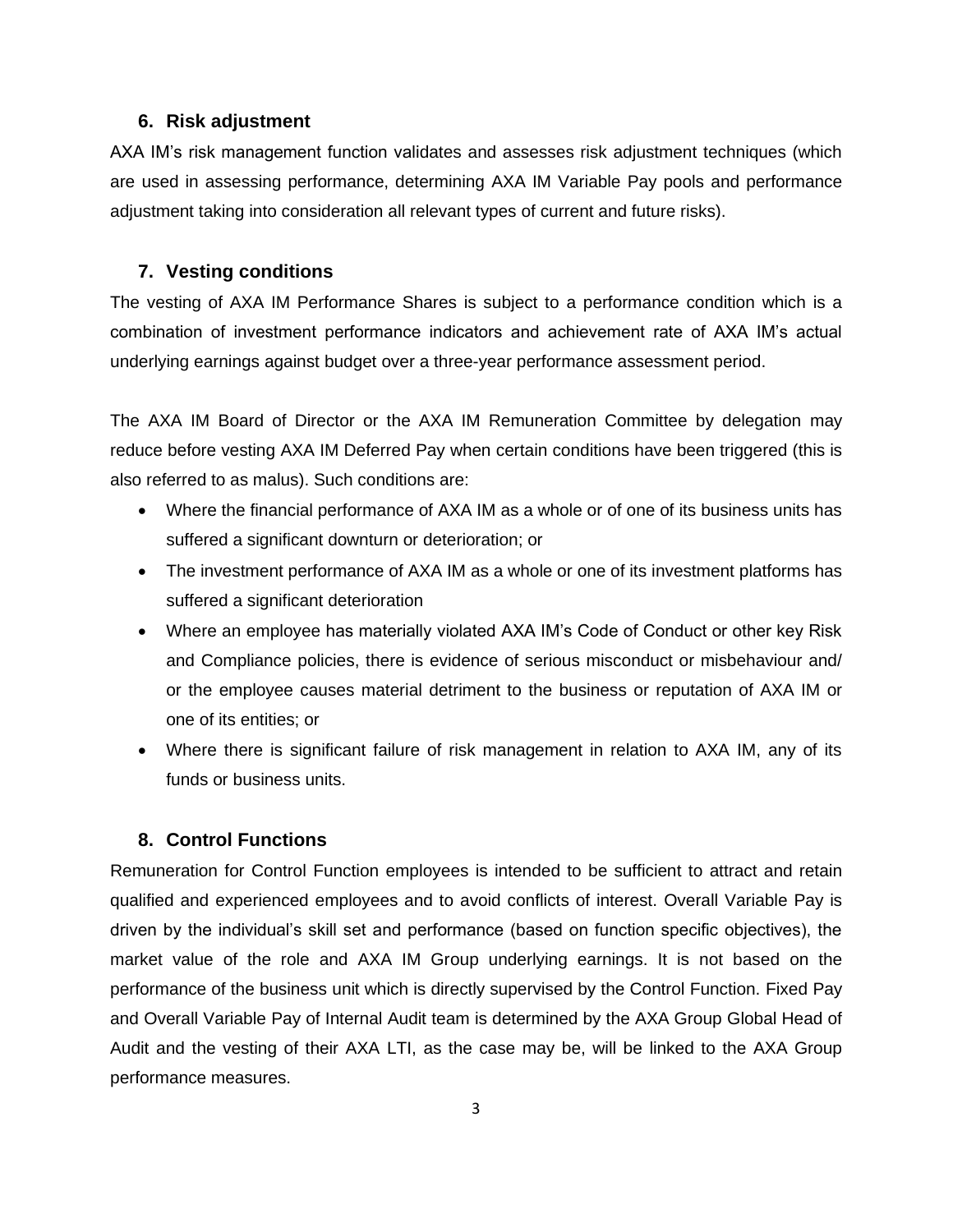#### **9. Decision making process**

The AXA IM Remuneration Committee is responsible for determining and reviewing the AXA IM remuneration guidelines, including the AXA IM Remuneration Policy, as well as reviewing the annual remuneration of senior executives of the AXA IM Group and senior officers in Control Functions.

The AXA IM Remuneration Committee comprises at least three members, of which at least two will be independent and non-executive Board members, including the Chairman. "Permanent guests" with a consultative role include at least the AXA IM Executive Chairman, the AXA IM Head of HR, the AXA IM Head of Rewards, a representative of the AXA Group Rewards team and from time to time, members of AXA IM's Risk, Control and Internal Audit teams. Employee representatives are annually invited in the context of the annual review of the AXA IM Remuneration Policy. The AXA IM Remuneration Committee met five times during 2020.

External consultants (Linklaters and Ernst and Young) have been employed to provide advice on aspects of the Remuneration Policy. Control Functions have appropriate input into setting the Remuneration Policy for other business units.

## **10.Identified Employees**

The criteria used to determine whether employees are Identified Employees are broadly as follows:

- The employee is a permanent voting member of a governing body of a regulated AXA IM entity<sup>1</sup>.
- The employee is a Senior Manager who effectively conducts the business of an AXA IM entity regulated by EU Directives.
- The employee is in a control function (risk management, compliance or internal audit) and his/her activities could potentially have a significant impact on an AXA IM entity results and/ or balance sheet.
- The employee is a risk taker, including
	- Employees capable of entering into contracts or positions that materially affect the positions of the AXA IM entity or the Portfolios<sup>2</sup> it manages.

<sup>1</sup> AXA IM entity includes Alternative Investment Fund Management (AIFMs) companies, UCITS and CRD 4 regulated AXA IM entities.

<sup>2</sup> Funds include Alternative Investment Funds (AIFs), UCITSV and/or mandates.